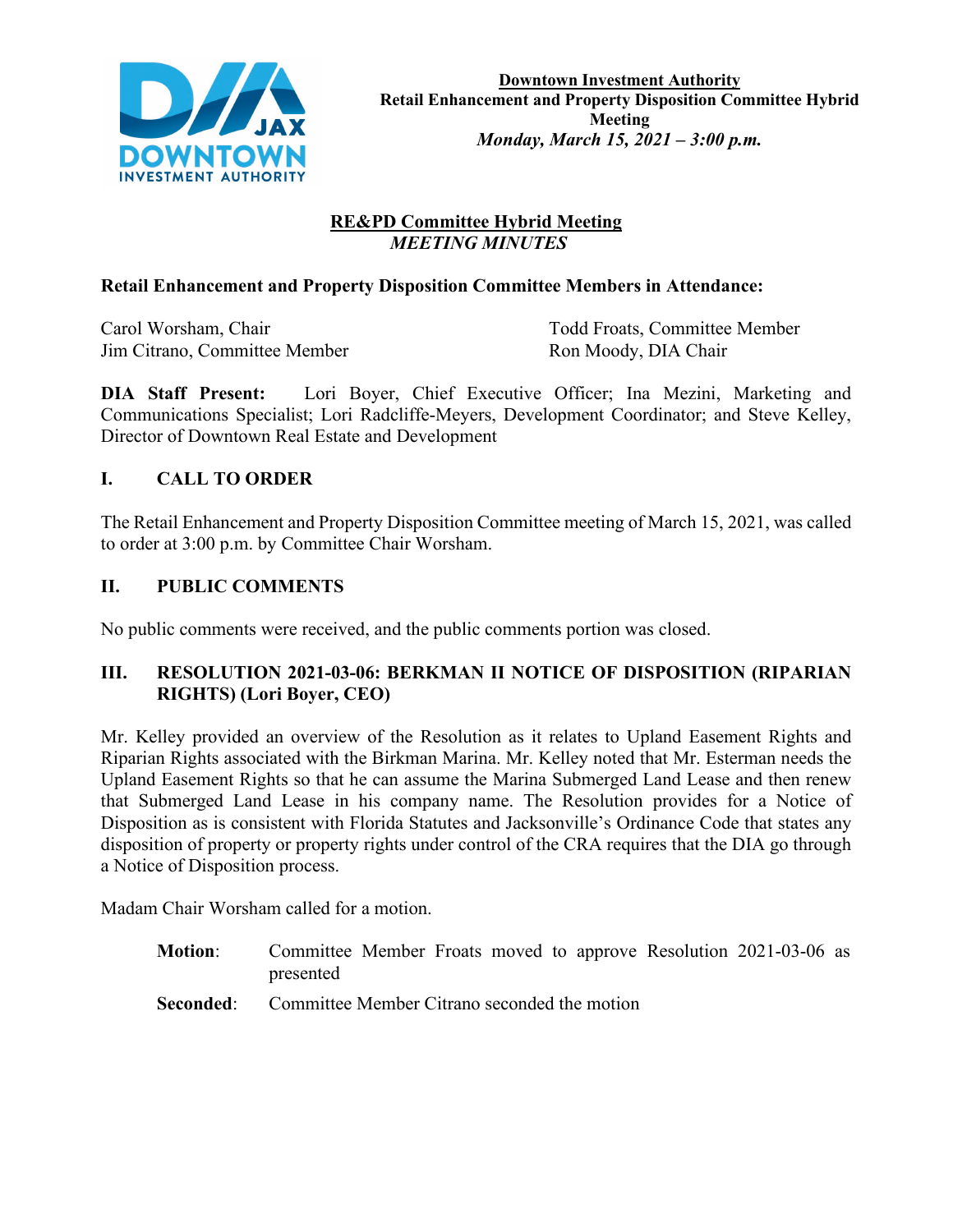Madam Chair Worsham opened the floor, the following discussion occurred:

Committee Member Citrano asked for clarification regarding what the vote is on. CEO Boyer responded that the Resolution gives the DIA authority to issue the Notice of Disposition and, if no other contrary bids are received, enter into an Easement agreement that would give the applicant Riparian Rights adjacent to the existing River Walk that would allow them to renew the Submerged Land Lease for the existing marina footprint. CEO Boyer also noted that Submerged Lands are owned by the state and that they are getting a lease from the state, but the Riparian owner must consent.

Committee Member Froats requested a summary of the changes in language. CEO Boyer responded that the agreed upon language states that both parties believe they have the Riparian Rights and are seeking to clear title. It is OGC's conclusion that the Riparian Rights were acquired at the time the deed conveyed the Riverwalk to the city, which is why the Notice of Disposition is required.

Seeing no further comment, Madam Chair Worsham called for a vote.

**Vote: Aye: 4 Nay: 0 Abstain: 0** 

# **THE MOTION PASSED UNANIMOUSLY 4-0-0**

### **IV. RESOLUTION 2021-03-02: LAVILLA TOWNHOMES NOTICE OF DISPOSITION (Lori Boyer, CEO)**

Madam Chair Worsham gave the floor to CEO Boyer to introduce the Resolution.

CEO Boyer stated that the DIA received a number of responses to the Notice of Disposition from August 2019 regarding the LaVilla Townhome site and that Vestcor had the best score. Originally, Vestcor was chosen by the Board and awarded the contract which conveyed the property to them; however, the property has been reconveyed to the City as a result of Vestcor not being able to maintain their commencement of construction date of July 1<sup>st</sup>. CEO Boyer added that Vestcor was uncomfortable moving forward on a for-sale product considering the timing [pandemic/market uncertainty]. After guidance from Procurement, CEO Boyer proceeded with a Notice of Disposition and reengaged Johnson Commons who was still interested in pursuing the development. The following modifications were mentioned in Johnson Commons' new proposal:

- Reduced the number of units from 99 to 91.
- The original proposal included a commitment to the immediate development of 4,500 sq ft of retail property. The new proposal requests the entire 10,000 sq ft of retail that they are committed to be included in Phase II.
- Must be commenced within 7 years or it reverts.

CEO Boyer summarized the Resolution stating that it authorizes the DIA to proceed with the Notice of Disposition. If no other bids are received within 30 days, the DIA may proceed with negotiations of the redevelopment agreement with Johnson Commons and then go to City Council with it. If other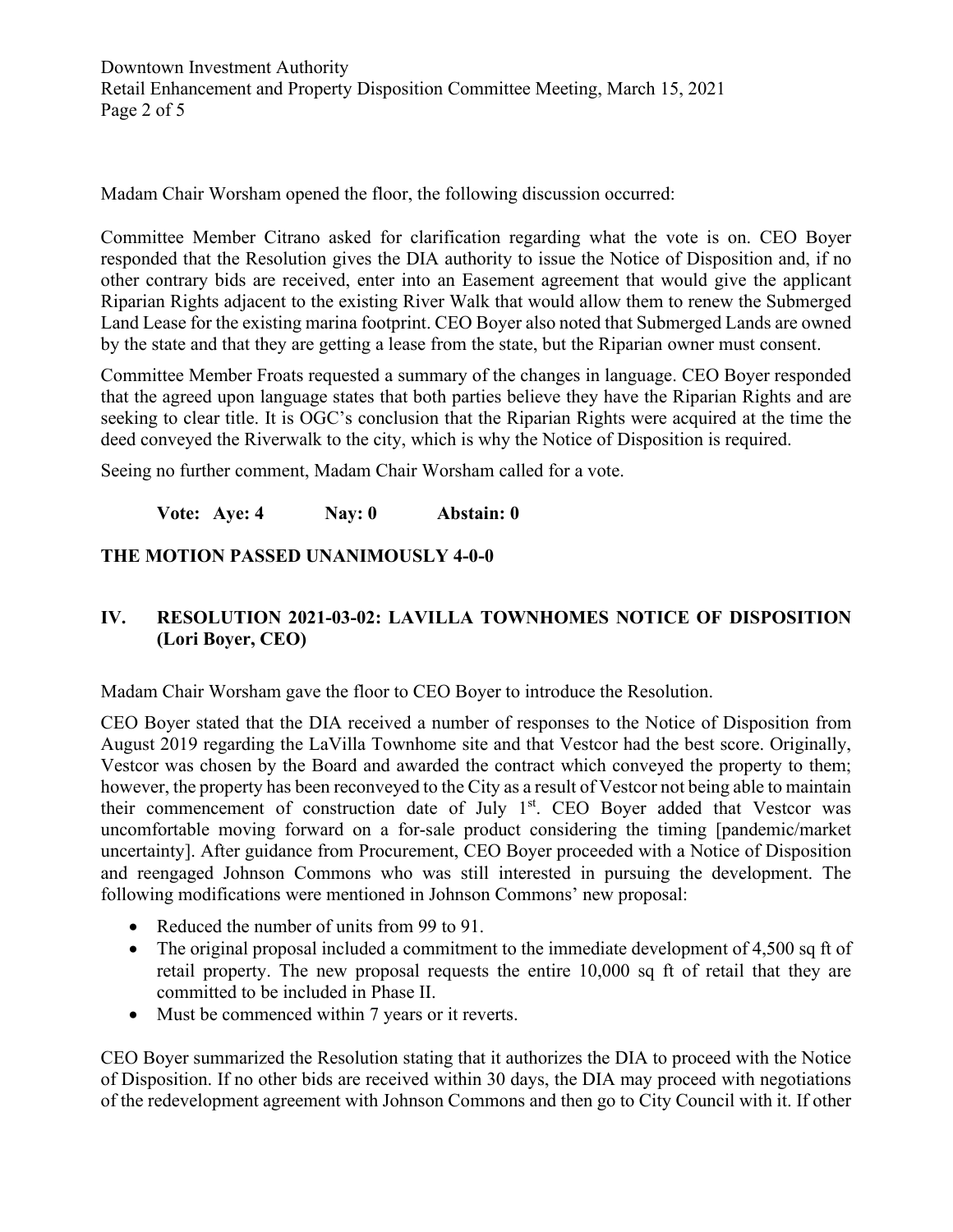Downtown Investment Authority Retail Enhancement and Property Disposition Committee Meeting, March 15, 2021 Page 3 of 5

bids are received, they would be brought to the Board for consideration. CEO Boyer noted that the ROI is above one and that there are no incentives, such as a REV Grant, or anything other than the donation of the property. Johnson Commons offered to split the net proceeds of sale above the base value. Thus, if the market were to yield more than \$250,000 of net proceeds from a unit sale, it would be shared with the DIA.

CEO Boyer gave the floor to Alex Sifakis, of Johnson Commons.

Mr. Sifakis summarized their proposal as follows:

- Addition of a pool amenity in the middle of one of the blocks
- Reduced unit count to 91 which provides for a larger area for Phase II which would be intended for retail development

Committee Member Citrano asked about changes between the original and final proposal. Mr. Sifakis clarified that the final proposal includes the Shotgun Style design which will feature 3-stories along with balconies for the end units.

DIA Chairman Moody stated that he was in favor of Johnson Commons' design during the original bidding process. DIA Chairman Moody asked for Mr. Sifakis's ideas for ensuring that the property doesn't sit vacant. Mr. Sifakis responded that retail is important along with the activity that the Emerald Trail and JRTC bring into the area. Mr. Sifakis added they hope to start construction on retail sooner than 7 years, depending on the retail market, and added a commitment to sell the units for breakeven if the market doesn't react the way they want it to.

Madam Chair Worsham called for a motion on Resolution 2021-03-02.

**Motion:** DIA Chairman Moody moved to approve the Resolution as presented

**Seconded:** Committee Member Froats seconded the motion

Committee Member Citrano asked CEO Boyer for clarity on the difference between this proposal and the original proposal. CEO Boyer responded with the following:

- Reduction in units from 99 to 91 which allows for the pool amenity and the removal of a few of the units adjacent to the retail space
- The initial proposal stated that 4,500 sq ft retail space would be constructed immediately, and the remaining retail space would be constructed in Phase II. The new proposal states that the entire retail space [10,000 sq ft], which is the frontage along Lee and coming back along Forsyth, is a separate Phase II parcel.
- The space will be a park in the meantime
- If construction doesn't commence within 7 years, there is a Right of Reverter.
- The "L" shaped parcel that fronts on Lee and comes back on Forsyth could be mixed-use, meaning there could be residential units above the retail.
- The term sheet requires a minimum of 10,000 sq ft of retail.
- The developer has asked to use the purchase price amount of \$1.
- They have eliminated the contemporary design for the townhomes; instead, all townhomes will feature the Shotgun Style.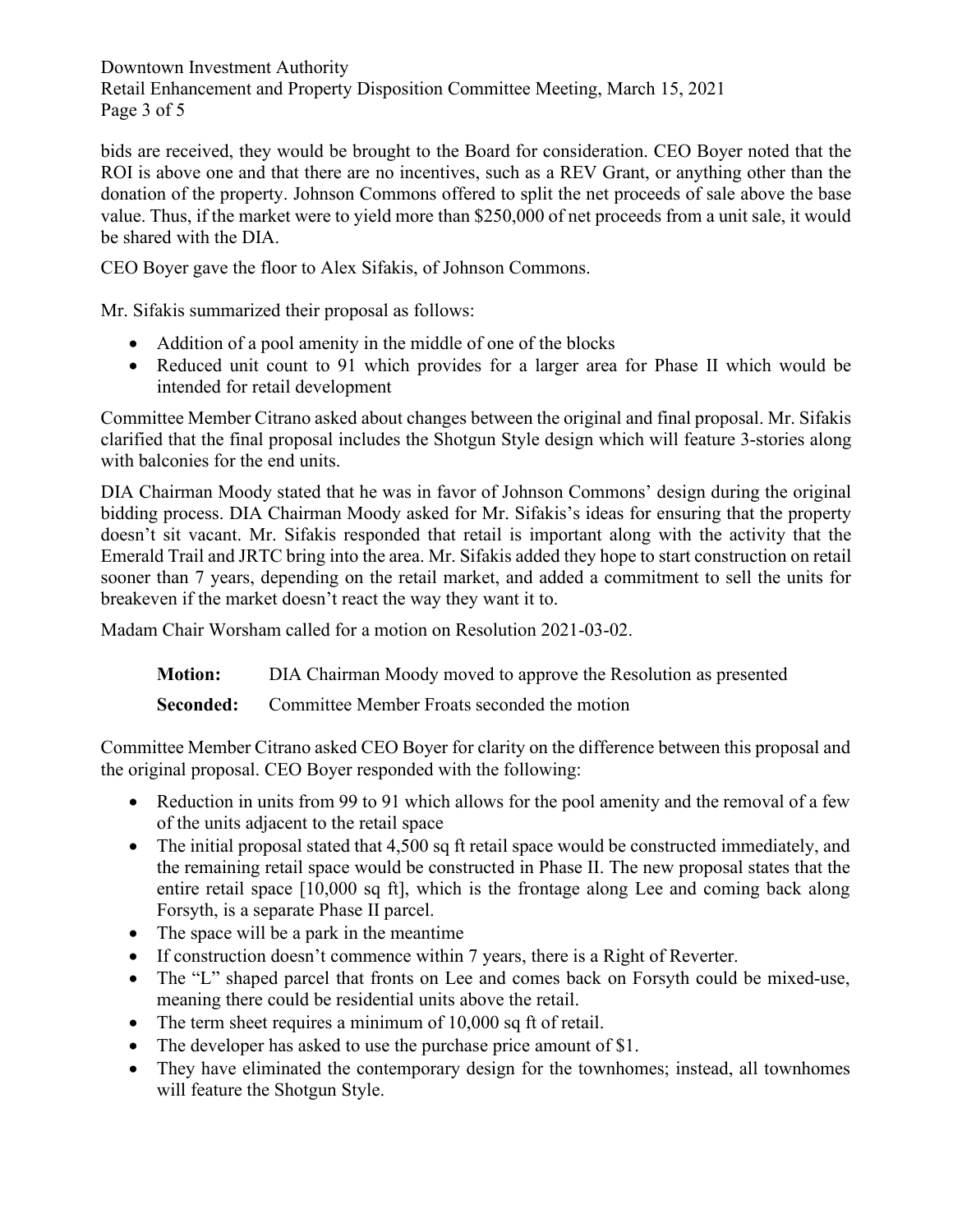Downtown Investment Authority

Retail Enhancement and Property Disposition Committee Meeting, March 15, 2021 Page 4 of 5

• The original response included a request for providing the property for the Emerald Trail and building the Emerald Trail. This is no longer part of the proposal because it has already been surveyed and reserved when it was conveyed to Vestcor. The City now has construction drawings on it.

Mr. Sifakis commented on the proposed graphics and signage. Memorial Heritage boards will feature graphics and history of the area, particularly the significance of the buildings as well as African American history.

Madam Chair Worsham asked what happens to the maintenance of the public space. Mr. Sifakis stated that they, as the developer and owner, will be responsible for maintaining it.

Madam Chair Worsham asked does the area include the revised DVI boundary. CEO Boyer responded that it is included in the revised DVI boundaries because it is contiguous to Lee Street. CEO Boyer added that the DIA has been considering whether to incorporate more parking spaces or more park space on the City side of the roadway between Lift Every Voice and Sing Park and West Adams Street.

Committee Member Citrano stated he filed a Form 8B because Mr. Sifakis's partner is a former client of his.

Committee Member Citrano asked if there was difficulty with developing a site plan for an 18ft-wide for-sale product. Mr. Sifakis responded that 15ft- and 16ft-wide products are not out of the ordinary for Jacksonville and that they have recently just sold 60 lots to Ryan Homes who will be building 16ft-wide products.

DIA Chair Moody stated that the developer should consider specialty stores and rooftop bars to help activate this part of the city. Mr. Sifakis responded that he agrees.

Seeing no further discussion, Madam Chair Worsham called for a vote.

**Vote: Aye: 4 Nay: 0 Abstain: 0**

# **THE MOTION PASSED UNANIMOUSLY 4-0-0**

### **V. UPDATE ON 1511 HARPER STREET (Steve Kelley, Director of Downtown Real Estate and Development)**

Madam Chair Worsham gave the floor to Mr. Kelley to introduce the item.

Mr. Kelley stated that 1511 Harper Street, which is in the Brooklyn District, is owned by the City and that the DIA has received several interest letters on the parcel and parcels in that general area. The parcel is of low value – likely below the \$25,000 threshold – and requires an appraisal before offers can be considered. The DIA will be placing the parcel in a 30-day notice posture and once the appraisal is complete, they will bring information concerning the offers to the Board.

Madam Chair Worsham asked when does the 30-day notice go out. The Notice of Disposition has not yet been scheduled.

# **VI. ADJOURNMENT**